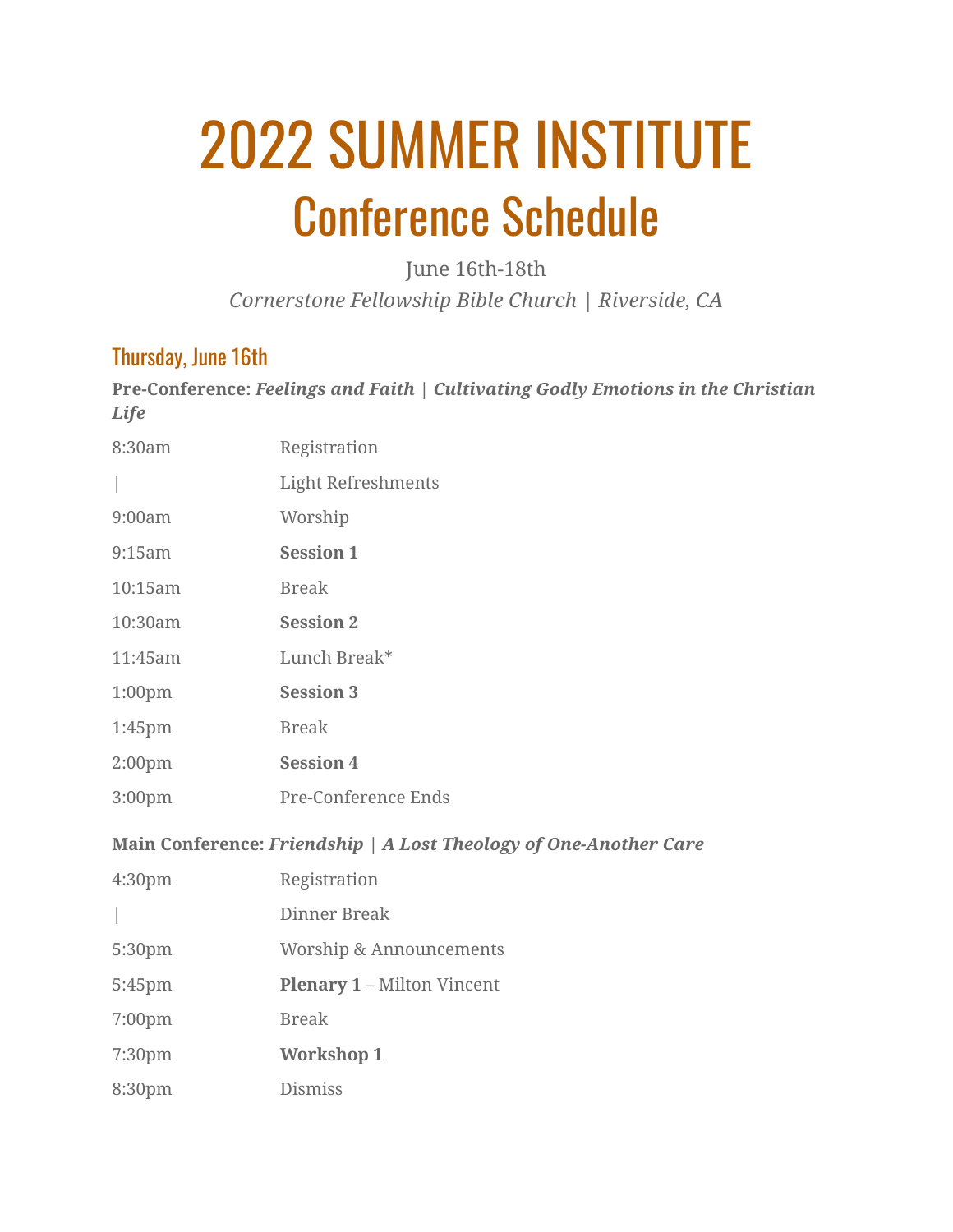## Friday, June 17th

| 8:30am             | <b>Light Refreshments</b>           |
|--------------------|-------------------------------------|
| 9:00am             | Worship                             |
| 9:15am             | Logos: Special Sponsor Presentation |
| 9:30am             | <b>Plenary 2 - Jonathan Holmes</b>  |
| 10:30am            | <b>Break</b>                        |
| 10:45am            | <b>Workshop 2</b>                   |
| 11:45am            | Lunch Break                         |
| 1:00 <sub>pm</sub> | <b>Plenary 3 – Keith Palmer</b>     |
| 2:15 <sub>pm</sub> | <b>Break</b>                        |
| 2:45 <sub>pm</sub> | <b>Workshop 3</b>                   |
| 3:45 <sub>pm</sub> | <b>Break</b>                        |
| 4:00 <sub>pm</sub> | <b>Workshop 4</b>                   |
| 5:00pm             | Dinner Break                        |
| 6:30pm             | Worship                             |
| 6:45 <sub>pm</sub> | <b>Plenary 4 – Scott Mehl</b>       |
| 8:00 <sub>pm</sub> | <b>Dismiss</b>                      |

### Saturday, June 18th

| 8:30am              | <b>Light Refreshments</b>        |
|---------------------|----------------------------------|
| 9:00am              | Worship & Announcements          |
| 9:15am              | <b>Plenary 5 – Brian Borgman</b> |
| 10:30am             | <b>Break</b>                     |
| 10:45am             | <b>Plenary 6</b> – Jim Newheiser |
| 12:00 <sub>pm</sub> | <b>Conference Ends</b>           |

# Session Guide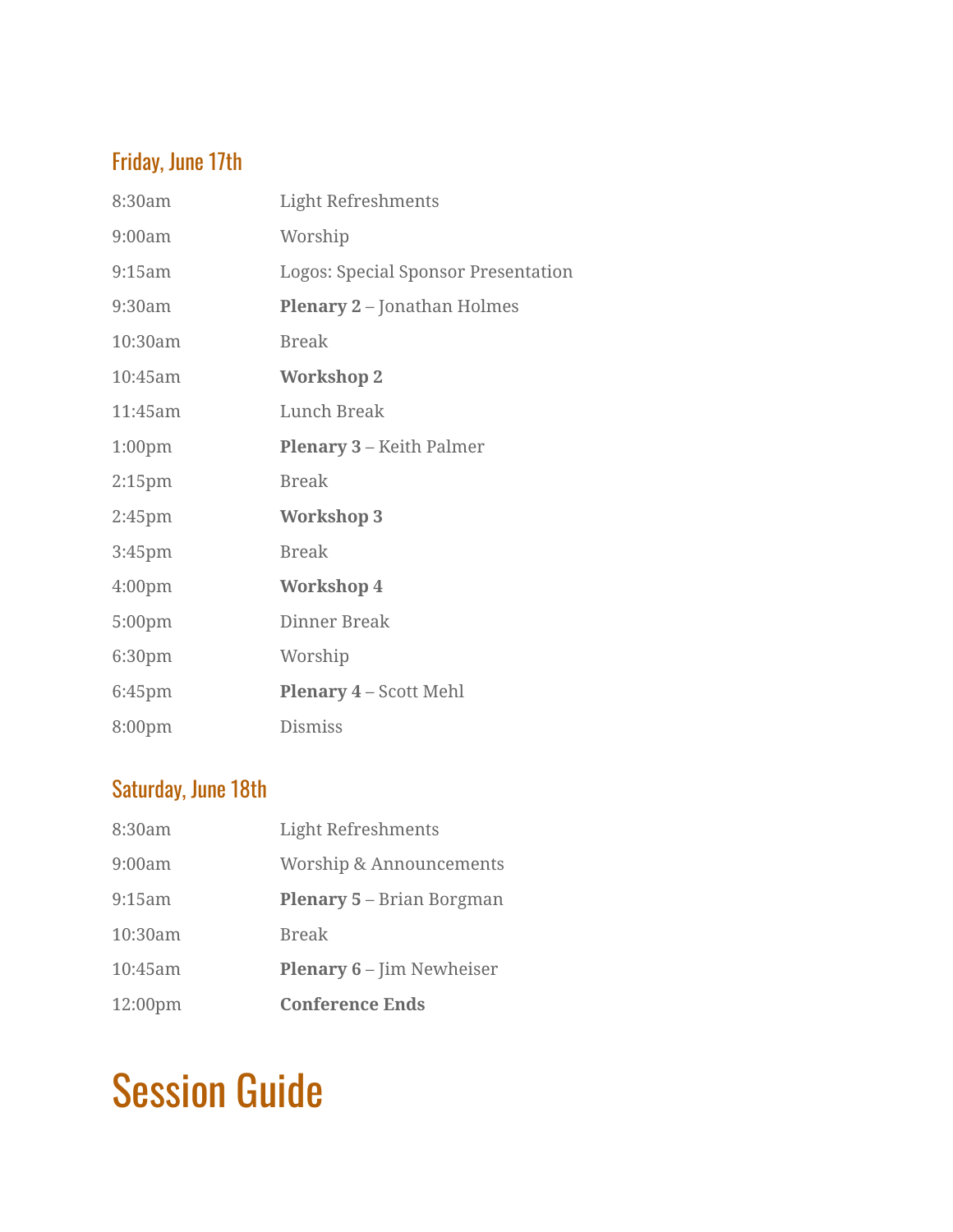#### Pre-Conference Sessions

- 1 *A Theological Foundation for Understanding the Emotions*
- 2 *Biblical Sanctification and the Emotions*
- 3 *Mortifying Ungodly Emotions*
- 4 *Cultivating Godly Emotions*

#### **Plenaries**

- 1 Milton Vincent | *Gospel Community and the Fullness of God*
- 2 Jonathan Holmes | *A Biblical Theology of Friendship*
- 3 Keith Palmer | *The Delicate Art of Christian Confrontation*
- 4 Scott Mehl | *Learning to Listen in Friendship*
- 5 Brian Borgman *| Heart to Heart Friendship*
- 6 Jim Newheiser | *Jesus, Friend of Sinners*

#### **Workshops**

#### **Day 1 of Main Conference**

Workshop 1

Keith Palmer *| John Newton's Theology of Friendship* Scott Mehl | *No Life Without Love: Centrality of Love in Friendship* Jonathan Holmes *| Threats to a Biblical Friendship* Caroline Newheiser | *How to Respond to Difficult People with Love* Eileen Scipione | *Avoiding Gossip in Friendship* Barb Mulvey | *Forgiveness and Friendship*